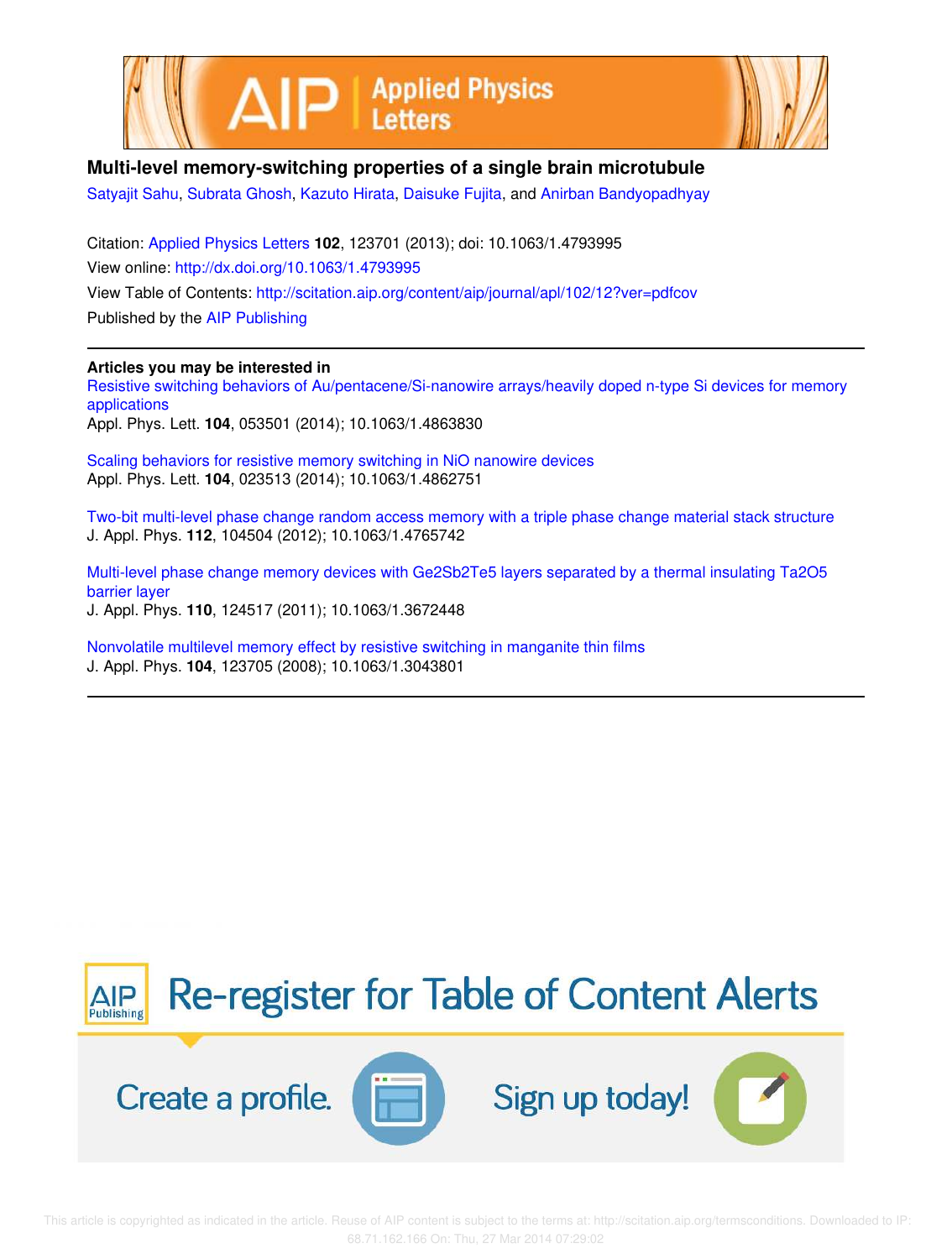

## Multi-level memory-switching properties of a single brain microtubule

Satyajit Sahu,<sup>1</sup> Subrata Ghosh,<sup>1</sup> Kazuto Hirata,<sup>2</sup> Daisuke Fujita,<sup>1</sup> and Anirban Bandyopadhyay<sup>1,a)</sup> 1 Advanced Nano Characterization Center, 1-2-1 Sengen, Tsukuba, Ibaraki 305-0047, Japan

<sup>2</sup>Superconducting Materials Center, National Institute for Materials Science, 1-2-1 Sengen, Tsukuba, Ibaraki 305-0047, Japan

(Received 31 October 2012; accepted 18 February 2013; published online 26 March 2013)

We demonstrate that a single brain-neuron-extracted microtubule is a memory-switching element, whose hysteresis loss is nearly zero. Our study shows how a memory-state forms in the nanowire and how its protein arrangement symmetry is related to the conducting-state written in the device, thus, enabling it to store and process  $\sim$  500 distinct bits, with 2 pA resolution between 1 nA and 1 pA. Its random access memory is an analogue of flash memory switch used in a computer chip. Using scanning tunneling microscope imaging, we demonstrate how single proteins behave inside the nanowire when this 3.5 billion years old nanowire processes memory-bits.  $\odot$  2013 American Institute of Physics. [http://dx.doi.org/10.1063/1.4793995]

Hysteresis is the backbone of an electronic-switching device, currently undergoing extensive structural and conceptual evolution to meet the challenges in the forthcoming era of complexity science.<sup>1</sup> If the embedded structure switches between two distinct symmetries, then, the device stores only two conducting states, 0 and 1, similar to the flash memory-devices used in the computer  $\text{chip.}^2$  Multi-level switching devices $3-7$  are the ne2wcomers that are structurally evolved to reversibly switch between multiple structural symmetries; yet, they are extremely slow in terms of operating speed. The concept of processing multiple bits in a single memory device can revolutionize the electronics industry. $8-10$ First, it alleviates the limitations of binary system; $^{10}$  using these devices, we can implement multi-valued logic, which enables computerization of complex bio-inspired algorithms more efficiently.<sup>9</sup> Second, multi-layered complex neural network based problems could be studied. Third, extremely large data processing density could be achieved.

The most critical problem associated with memoryswitching devices is the hysteresis loss, this is defined as the switching region in a perfect square current voltage  $(IV)$ characteristic. The "S" shaped  $IV$  loop that are frequently reported in the literatures as memory-device cannot be used in the futuristic chip, because enormous hysteresis loss would ensure massive heat production. The goal for constructing a perfect hysteresis loop has been a key concern for both the material scientists and the device engineers. The second problem is the mechanism for embedding multiple conducting states in a single memory-switching device. The hitherto adopted protocols $8-10$  include, increased doping, multilayered architectures, composition of multiple redoxactive materials, etc. These protocols are limited in implementation since establishment of one-to-one correspondence between carrier transmission and structural symmetry; tuning them during construction of multi-level switching devices is not addressed yet.

Here, we demonstrate that the symmetry of the dipoles have one to one correspondence with the multilevel conducting states of a microtubule, $11-13$  directly with the scanning tunneling microscope (STM) imaging and measuring the conductivity of a single microtubule nanowire. Therefore, we demonstrate one of the fundamental origins of multilevel bit processing in a complex protein based architecture. We demonstrate live how dipolar orientation of the single tubulin protein dimer in the microtubule could be related to the conducting state of the microtubule. We report statistical analysis of the ac and dc conductivities of a single microtubule nanowire and demonstrate how a single microtubule device is compatible to a CMOS chip for ultra-fast rapid multi-level bit firing capacities.

Figure  $1(a)$  shows tubulin protein and the protein made microtubule, a 25 nm wide and 200 nm to 25  $\mu$ m long nanowire that appeared in the living cell for a mysterious reason, nearly 3.5 million years back. A single tubulin protein in this nanowire could store  $14$  electrons<sup>13</sup> and undergo dipolar switching by  $\pm 23^{\circ}$ . Since the nanowire is made of folded 2D sheet of tubulin protein, $12$  this nanowire has the potential to tune its proteins dipole moment direction to control the global conducting state. In the STM characterization of single tubulin protein and the microtubule nanowire, we observe that the conductivity of a single protein molecule falls beyond certain positive bias (see Figure  $1(b)$ ), while conductivity of a single microtubule shows a sharp peak at  $-20$  mV (Figure 1(c)).

We dropped microtubule solution on a pre-prepared chip and with atomic force microscope (AFM) tip, and we measured surface conductivity of a single microtubule, using AFM tip as one electrode and the Pt-pad as the other. The AFM tip was 5 nm and measurement frequency was 1 MHz and 500 kHz; we found that surface conductivity remains constant, and a linear current voltage characteristic is observed as shown in Figure  $2(a)$ . We have used a special chip as shown in Figure  $2(b)$  to orient the microtubule and make device using a single nanowire. Microtubule is synthesized by standard protocol described elsewhere.<sup>11</sup> In addition, the chip has several 200 nm gaps to capture storage of

a)Author to whom correspondence should be addressed. Electronic addresses: anirban.bandyo@gmail.com and anirban.bandyopadhyay@nims.go.jp.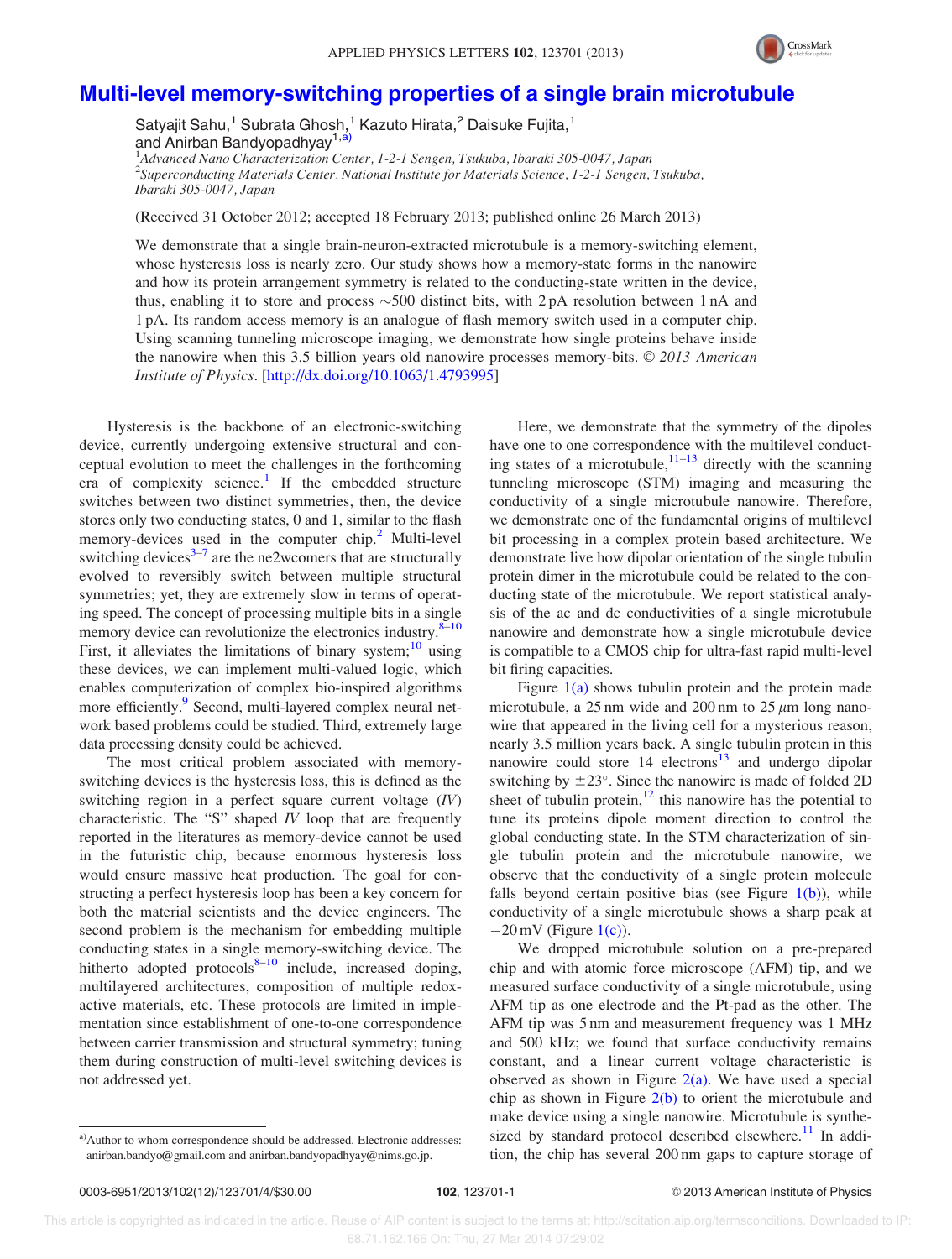

FIG. 1. (a) Tubulin protein dimer structure (left). A schematic showing dimensions of tubulin dimer and how 2D sheet of tubulin dimers fold into a single microtubule (middle). A schematic of cross-section of microtubule, STM measures conductivity across this ring. (b) STM image of a single tubulin dimer, tip bias 2 V, 100 pA, and scale bar is 4.3 nm. Inset shows percentage change in conductivity, as function of bias, from a typical current voltage characteristic measured on a point shown with a circle pointing on the top of the tubulin dimer. (c) STM image of a single microtubule, bias 2.7 V, 30 pA, and scale bar is 50 nm. Inset shows a similar plot like tubulin in panel (b).

ions, salts, and other impurities when microtubules grow and orient from single protein dimers. Afterwards, we take this chip and grow four 200 nm wide parallel gold electrodes on top of a single microtubule via e-beam lithography method (Fig.  $2(c)$ ) and measure the ac and dc conductivities of the device at different biases.

When we change the bias, the device ac and dc conductivities do not remain constant, rather, change with bias in a quantized manner (Figure  $2(d)$ ). In addition to bias, we have also changed the devices to see the variations of conductivities of various microtubules. Statistically, we observe two classes of microtubules as it is already seen with transmission electron microscope;<sup>14</sup> one has dc conductivities corresponding to the resistances in the range  $1-10$  M $\Omega$  and another, 300 M $\Omega$ . The measurement is done in air, open ambient atmosphere, and there was no change in the conductivity when we measured them in the ultra high vacuum condition. The ac conductivity of the first type goes down to a few  $k\Omega$ , while the other goes down to a few hundreds of  $\sim k\Omega$ . We have shown pie charts in Figures  $2(e)$  and  $2(f)$  to demonstrate these statistical analyses to summarize the observation in more than 100 s of microtubule devices studied over a period of four years.



FIG. 2. (a) Current voltage characteristic along the surface of microtubule measured using AFM tip vibrating at 1 MHz, measurement circuit is shown at the top left panel and the corresponding AFM image is in the top right corner. The ac conductivity measurement circuit is at the right bottom inset. (b) The gold electrode chip on Si/SiO<sub>2</sub> substrate, scanning electron micrograph image, scale bar is 100  $\mu$ m, the 200 nm wide ion trap region is zoomed. (c) Schematic of dc conductivity measurement set up (left), and AFM image of the device constructed, here current source is shown, for voltage source measurement only one pair of electrode was used. Scale bar is 400 nm. L is the actual device length. (d) The ac (red) and dc (green) resistance measurements in two typical devices, one class A (circle-line), another class B (line) as a function of applied bias. (e) Statistical distribution for dc resistances for 100 devices in Mega-Ohm. (f) Statistical distribution of ac resistances for 100 devices, at 1 MHz, in kilo-Ohm.

 This article is copyrighted as indicated in the article. Reuse of AIP content is subject to the terms at: http://scitation.aip.org/termsconditions. Downloaded to IP: 68.71.162.166 On: Thu, 27 Mar 2014 07:29:02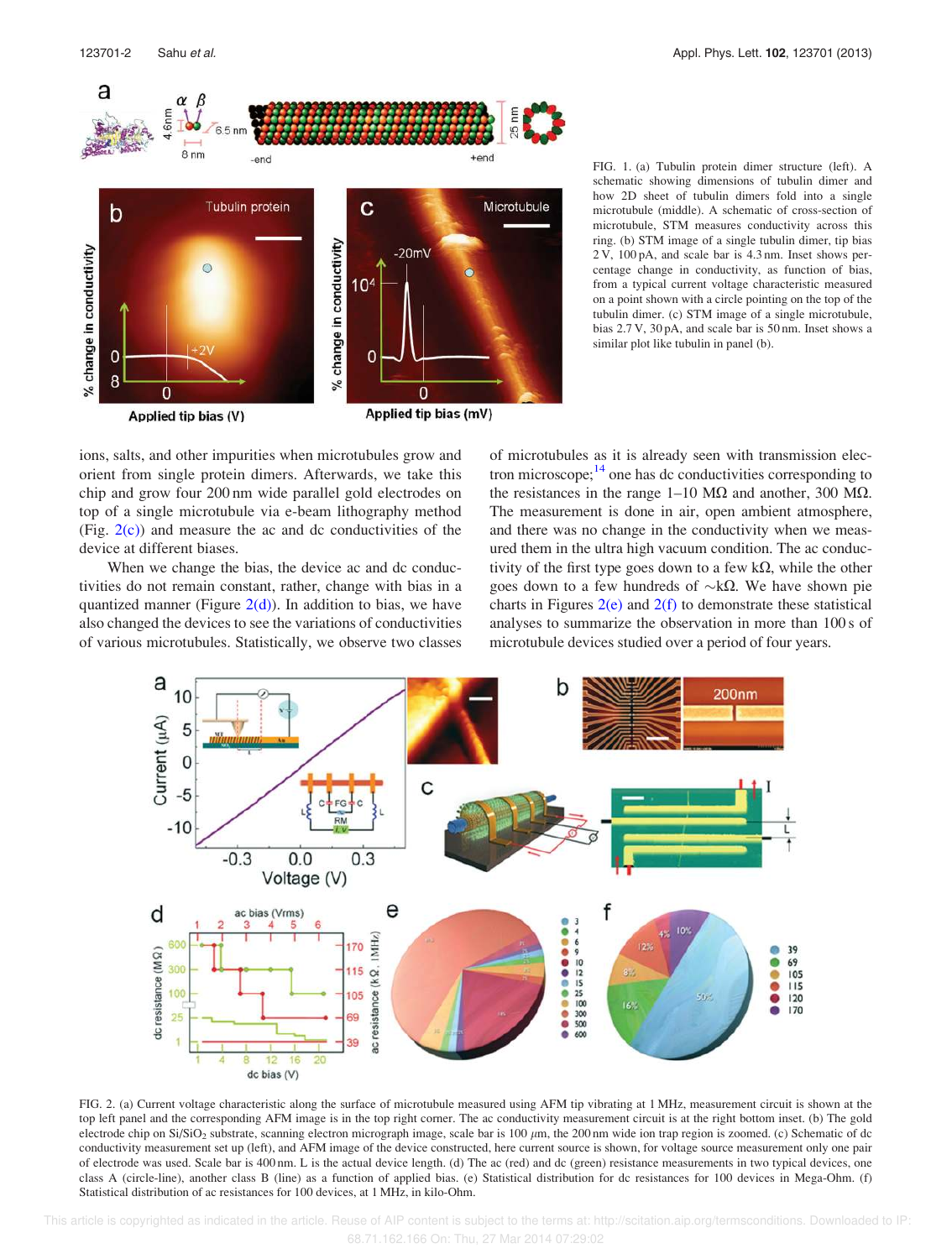

When we scan the bias  $-V_{\text{max}}$  to  $+V_{\text{max}}$  and then back to  $-V_{\text{max}}$ , we observe a nearly perfect square current voltage characteristic here in Figure  $3(a)$ . The hysteresis area is a function of maximum bias scan. From the current voltage characteristic, which moves clockwise (suggesting a hysteresis due to injected carriers, anti-clockwise hysteresis is observed with source current), we find that at a particular bias, the conductivity of the single microtubule nanowire increases or decreases suddenly, and we call this as the threshold bias for switching. To understand the memory storage and switching capabilities of a single microtubule device, we send a write-read-erase-read<sup>15</sup> signal as shown in Figure

FIG. 3. (a) Five IV characteristics, using source voltage scan, the scan starts from 0 to  $+V_{\text{max}}$  to  $-V_{\text{max}}$  and then back  $-V_{\text{max}}$  to  $+V_{\text{max}}$ , during scanning,  $V_{\text{max}}$ was varied at a gap of 0.5 V from 0.5 V to 4.5 V bias, 1, 2, 3, 4, 5 volt data are shown. (b) (Top) Schematic of "write (W)—read (R)—erase(E)—read (R)" test-sequence for random access memory (RAM) and read only memory (ROM) applications, "1," "2," and "3" denotes writing pulses. (Below) 10 memory states were written varying from 1 mV to 90 mV and read using 0.1 mV read bias, only "read" currents (shown as A, B, C, D in b) are plotted here, 10 different currents probe 10 bits of memory-storage and processing. Read pulse and current has opposite polarity because "E" is not erase for microtubule, it is writing another state. (c) Using function generator we send stream of rectangular pulses (input, green) to a single microtubule device varying frequency 1 MHz to 20 GHz (repetition rate of the unit stream shown in b), output (red) is measured across  $50 \Omega$  resistance as voltage drop.

3(b) (top), and the output is shown (below). Here, one multilevel memory state is written with an applied bias and erased by applying a reverse bias; the read bias is the same always. We send stream of short pulses across the single microtubule to find that the current grows and decays in less than a few nano-seconds (Figure  $3(c)$ ). Microtubule switches to the new conducting state as fast as the switches used in the computer chips. In conventional memory-switching devices, after erasing, we always get one single zero state, but here it is not, erasing is never a neutral state, rather a new conducting state.

This unique feature prompts us to correlate the dipole arrangement with the electric field. We replicate the



FIG. 4. (a) Schematic of square hysteresis current-voltage (IV) loop (top left), two nearly linear current-output regions depict a pair of memory-states, say top one is  $+\sigma_s$  then bottom one is  $-\sigma_s$ , the corresponding conductivity difference between these two states is  $\Delta\sigma$ . Corresponding potential wells for  $\pm \sigma_s$  are shown schematically (top right above), if  $+\sigma_S$  is left well,  $-\sigma_S$  is right well,  $\sigma_E$  is the dip between two wells, since  $\sigma_E$  signifies conductivity of microtubule with zero dipole-shift from original structure, and it is same for any memory-state-pair, we suggest it as  $\sigma$ . From Figure 3(a), a scheme is created by plotting  $\Delta \sigma$  vs  $\sigma$  (top right below). Three STM images with scale bar 6 nm, dipole direction shifts by a very small angle as shown with arrows. The arrows are plotted by scanning the region by changing STM rotation angle  $0^\circ$  to 180 $^\circ$  at a gap of 10 $^\circ$  and checking the high contrast regions on a single tubulin (bottom). (b) Tubulin structural parameters, gap between two monomers 0.13 nm to 0.3 nm, and we flip the bias to see that tubulin dimension changes in 5 different ways (5 memory bits), tubulins accommodate themselves on the surface as scan-bias changes.